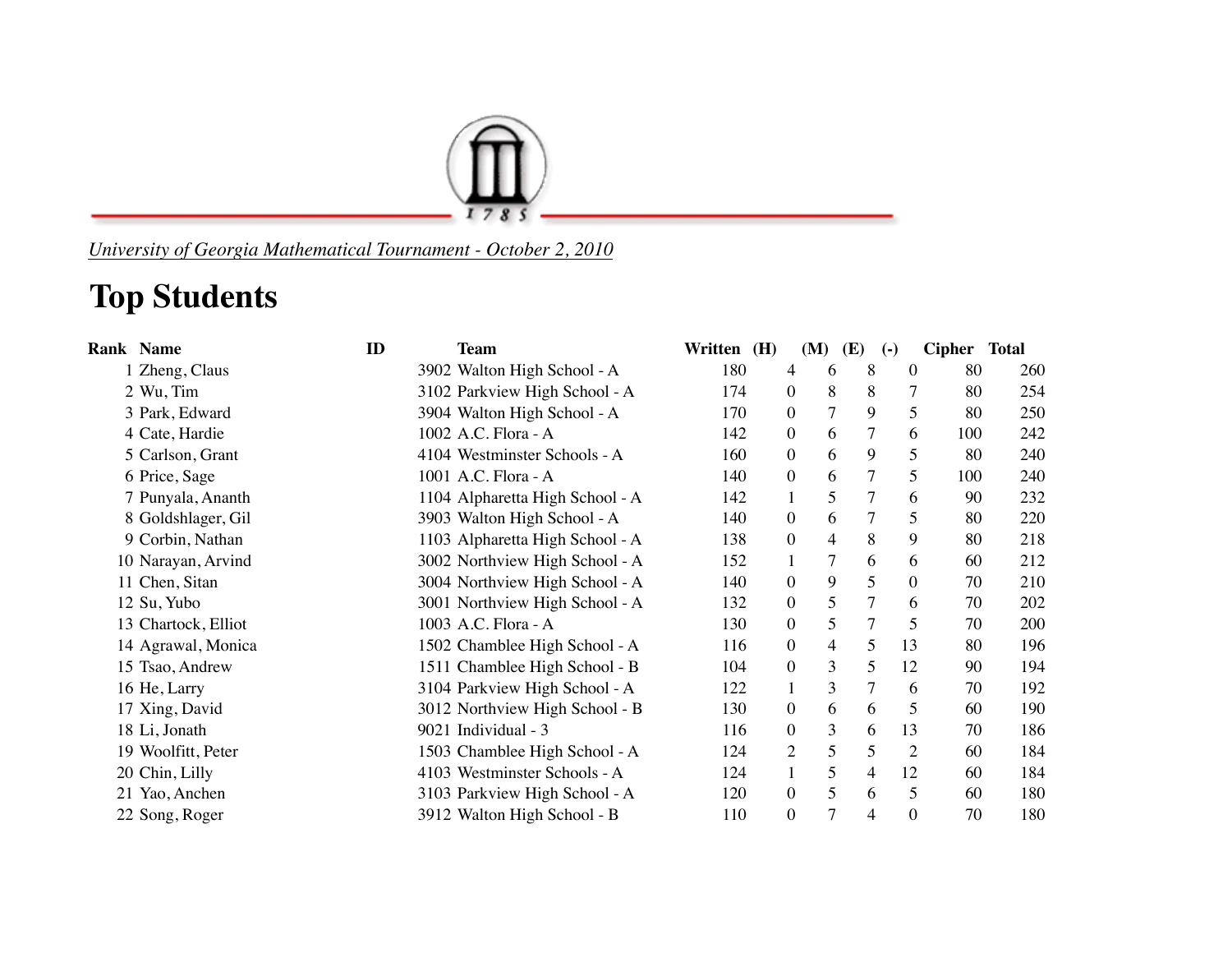| 23 Park, Allen         | 3901 Walton High School - A            | 100 | 1                | 1              | 7              | 5              | 80 | 180 |
|------------------------|----------------------------------------|-----|------------------|----------------|----------------|----------------|----|-----|
| 24 Kang, Yeonji        | 3011 Northview High School - B         |     | $\mathbf{1}$     | 4              | 6              | 8              | 50 | 176 |
| 25 Reamer, Kelsey      | 1004 A.C. Flora - A                    |     | $\mathbf{1}$     | 3              | 6              | 13             | 50 | 176 |
| 26 Heneine, Mark       | 1504 Chamblee High School - A          |     | $\mathbf{1}$     | 4              | $\overline{4}$ | $\overline{7}$ | 70 | 174 |
| 27 Husain, Murtaz      | 2201 Lakeside High School - A          |     | $\boldsymbol{0}$ | 3              | 5              | 13             | 60 | 166 |
| 28 Agrawal, Parth      | 1501 Chamblee High School - A          | 76  | $\boldsymbol{0}$ | $\overline{2}$ | 3              | 13             | 90 | 166 |
| 29 Keyes, Daniel       | 5112 Gwinnett Math Science Tech. - B   | 84  | $\boldsymbol{0}$ | 3              | 3              | 12             | 80 | 164 |
| 30 Baetz, Cody         | 3501 South Forsyth High Sch. - A       | 122 | $\boldsymbol{0}$ | 5              | 6              | 6              | 40 | 162 |
| 31 Liang, Michae       | 3023 Northview High School - C         | 102 | $\boldsymbol{0}$ | 4              | $\overline{4}$ | 11             | 60 | 162 |
| 32 An, Tom             | 2322 Lambert High School - C           | 110 | $\boldsymbol{0}$ | 3              | 5              | 15             | 50 | 160 |
| 33 Wang, Mike          | 5121 Gwinnett Math Science Tech. - C   | 108 | $\boldsymbol{0}$ | 4              | 5              | 9              | 50 | 158 |
| 34 Kim, Jeadu          | 2302 Lambert High School - A           | 98  | $\boldsymbol{0}$ | 3              | 5              | 9              | 60 | 158 |
| 35 Hariani, Akshay     | 1403 Cedar Shoals High School - A      | 106 | $\boldsymbol{0}$ | 5              | $\overline{4}$ | 8              | 50 | 156 |
| 36 Monteith, Daniel    | 1011 A.C. Flora - B                    | 114 | 1                | 4              | 5              | $\overline{7}$ | 40 | 154 |
| 37 Kim, Kyung          | 3003 Northview High School - A         | 104 | $\boldsymbol{0}$ | 3              | 6              | $\tau$         | 50 | 154 |
| 38 Heninger, Jeffre    | 1813 Dunwoody High School - B          | 112 | $\boldsymbol{0}$ | 5              | $\overline{4}$ | 11             | 40 | 152 |
| 39 Wang, Mark          | 5122 Gwinnett Math Science Tech. - C   | 102 | $\boldsymbol{0}$ | 3              | 5              | 11             | 50 | 152 |
| 40 Miletto, Wade       | 5004 Lassiter High School - B          | 92  | $\boldsymbol{0}$ | 3              | $\overline{4}$ | 11             | 60 | 152 |
| 41 Na, Hyungj          | 3213 Peachtree Ridge High - B          | 110 | $\boldsymbol{0}$ | 5              | 6              | $\mathbf{0}$   | 40 | 150 |
| 42 Baisiwala, Udai     | 3913 Walton High School - B            | 100 | $\boldsymbol{0}$ | 4              | $\overline{4}$ | 10             | 50 | 150 |
| 43 Place, Evan         | 4602 First Presbyterian Day School - A | 100 | $\boldsymbol{0}$ | 3              | 5              | 10             | 50 | 150 |
| 44 Hu, Richar          | 3024 Northview High School - C         | 90  | $\boldsymbol{0}$ | $\overline{2}$ | 5              | 10             | 60 | 150 |
| 45 Li, Gande           | 3122 Parkview High School - C          | 116 | $\mathbf{1}$     | 5              | $\overline{4}$ | 8              | 30 | 146 |
| 46 Summins, Eric       | 4204 Wooward Academy - A               | 114 | $\boldsymbol{0}$ | 4              | 5              | 12             | 30 | 144 |
| 47 Coleman, Elijah     | 1302 Augusta Area Home Schoolers - 1   | 104 | $\boldsymbol{0}$ | 5              | $\overline{4}$ | $\tau$         | 40 | 144 |
| 48 Kim, Renaid         | 3504 South Forsyth High Sch. - A       | 94  | $\boldsymbol{0}$ | $\overline{4}$ | 5              | $\overline{2}$ | 50 | 144 |
| 49 Dong, George        | 3013 Northview High School - B         | 94  | $\boldsymbol{0}$ | 4              | $\overline{4}$ | $\overline{7}$ | 50 | 144 |
| 50 Shackelford, Matthe | 4101 Westminster Schools - A           | 120 | $\mathbf{1}$     | 5              | 5              | 5              | 20 | 140 |
| 51 Doshi, Akash        | 3914 Walton High School - B            | 100 | $\mathbf{1}$     | $\mathbf{1}$   | 5              | 15             | 40 | 140 |
| 52 Keye S, Steven      | 5111 Gwinnett Math Science Tech. - B   | 88  | $\boldsymbol{0}$ | 3              | $\overline{4}$ | 9              | 50 | 138 |
| 53 Howard, Eryn        | 2304 Lambert High School - A           | 96  | $\boldsymbol{0}$ | $\overline{2}$ | 4              | 18             | 40 | 136 |
| 54 Luo, Lawren         | 1102 Alpharetta High School - A        | 84  | 0                | $\mathbf{1}$   | 5              | 12             | 50 | 134 |
| 55 Williams, Gray      | 1012 A.C. Flora - B                    | 102 | $\boldsymbol{0}$ | 3              | 4              | 16             | 30 | 132 |
| 56 Zhou, Tony          | 4111 Westminster Schools - B           | 62  | 1                | $\overline{2}$ | $\mathbf{1}$   | 11             | 70 | 132 |